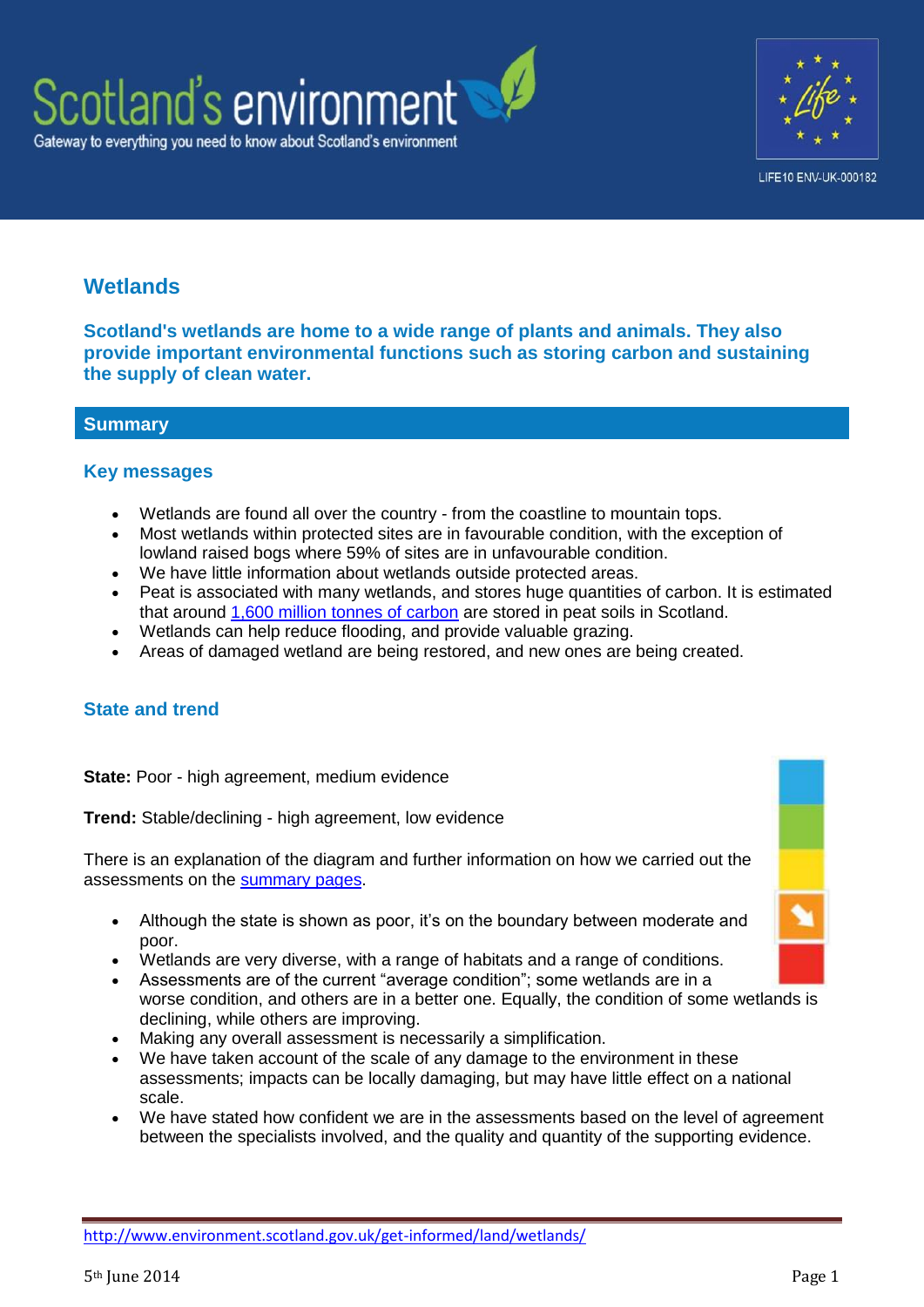



### **Overview**

Scotland's climate has been cool and wet for much of the last 10,000 years – since the end of the last ice age. Over centuries the wet weather has been ideal for the development of a wide range of wetland types. Today wetlands cover large areas of Scotland where poorly draining soils, high rainfall and low temperatures create permanently or frequently waterlogged areas, which support a wide diversity of species adapted to these conditions. Wetlands range from coastal salt marshes and wet dune slacks, to fens, marshes and wet woodlands in river valleys and loch edges, to the springs and flushes, wet heath and blanket bogs on mountain slopes and plateaux (Figure 1).

# **Wetland types**



**Figure 1:** Typical setting of wetlands in the Scottish landscape

#### **Source:** [A Functional Wetland Typology for Scotland](http://www.sepa.org.uk/science_and_research/what_we_do/biodiversity/idoc.ashx?docid=29f6f1fd-5e34-4ae0-9310-31ff1b4f79bf&version=-1)

[Peatlands](http://jncc.defra.gov.uk/page-5861) are wetland areas in which peat has accumulated and can support vegetation that is able to form new peat. Bogs (a type of peatland) are one of the most extensive semi-natural habitats in Scotland, covering 23% of our land area (just over  $2$  million hectares). Although relatively common in Scotland, blanket bog is a globally rare habitat. Scotland has a significant proportion [\(60%\)](http://www.scottish.parliament.uk/ResearchBriefingsAndFactsheets/S4/SB_12-28.pdf) of the total blanket bog in the UK, and this hold 4% of Europe's peat carbon store.

There are several ways to describe the range of wetland types; to make it easier to identify wetlands, a [wetland typology](http://www.sepa.org.uk/science_and_research/what_we_do/biodiversity/idoc.ashx?docid=29f6f1fd-5e34-4ae0-9310-31ff1b4f79bf&version=-1) has been developed. Wetlands can be broadly categorised using the [Scottish Wetland typology.](http://www.sepa.org.uk/science_and_research/what_we_do/biodiversity/wetlands.aspx) The variation in vegetation types and the supporting water supply, as well as the chemistry of the water and soil, are all assessed to classify a wetland.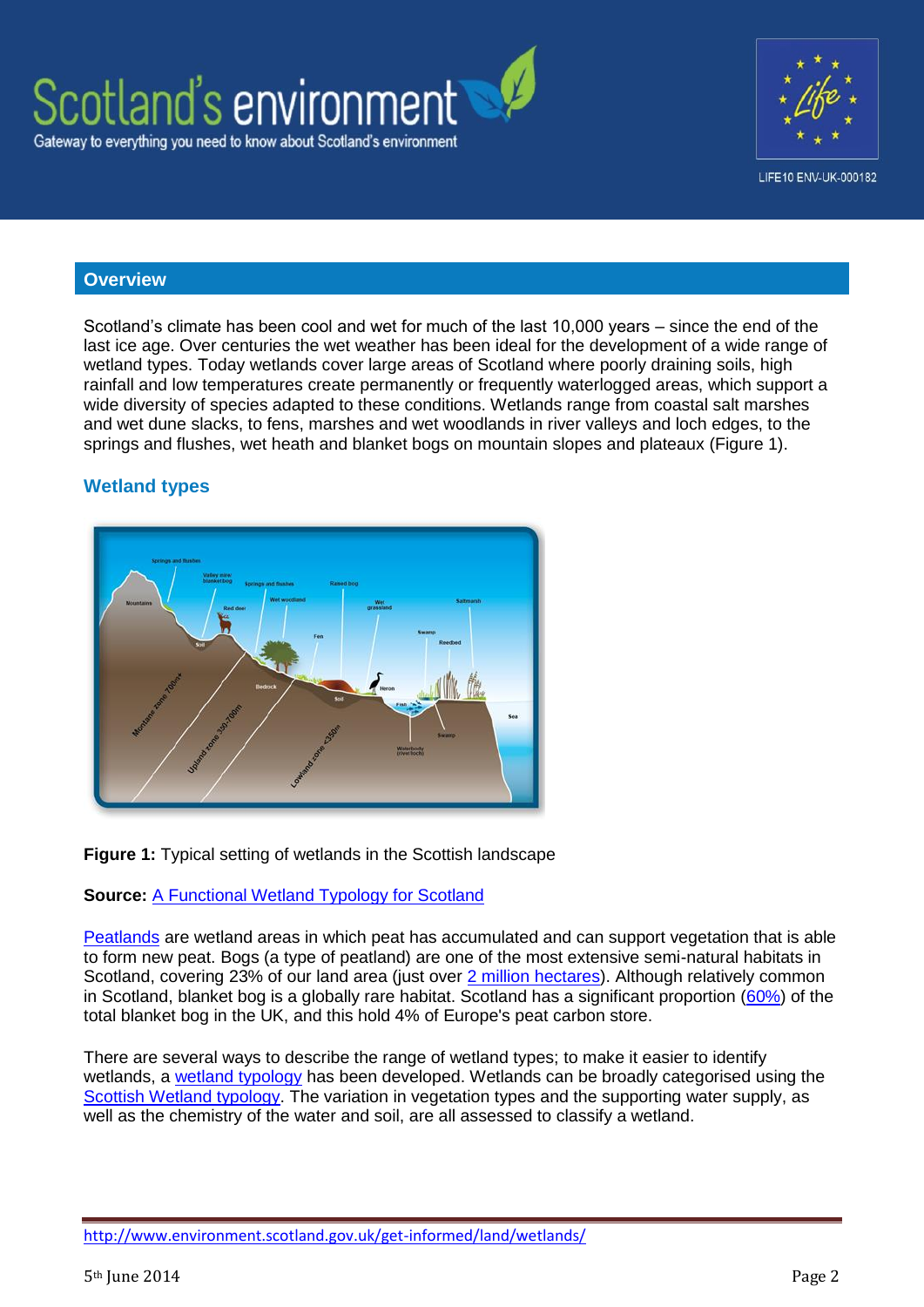



The type of wetland that develops depends on where it sits in the landscape (e.g. at the bottom of a hill or in a steep valley), the underlying geology and the way in which the land is managed. Often, several wetland types can exist in the same location (known as a habitat 'mosaic').

Starting at the seashore, salt marshes provide a nursery habitat for fish, food for birds and natural protection from coastal erosion and tidal flooding. Between some sand dunes, 'wet dune slacks' form in the hollows; these are flooded in different seasons and create a unique, rare habitat that supports plants such as sedge, moss, cross-leaved heath and creeping willow.

Further inland, bordering rivers and lochs and across the floodplain, swamps, fens, wet grassland and wet woodland provide feeding and breeding habitats for birds and animals. These wetlands also support a wide range of plants, such as the greater tussock sedge, a variety of mosses and early marsh-orchid. They also provide rich grazing for livestock and can store water during floods.

Blanket bog is found where the climate is cool and wet. It can develop on gentle slopes near the top of hills and across large areas of the far north (such as the Flow Country, Caithness) and the islands (particularly Lewis and Shetland). These extensive areas of rain-fed bog support plants like cotton grass and many species of *Sphagnum* moss and heather. Blanket bogs are often interspersed with groundwater-fed fens and flushes. They store and accumulate large quantities of carbon in peat. Land-management practices in these upland catchments, in particular artificial drainage, can reduce the bogs' ability to slow down floods and provide clean drinking water.

Wetlands are sensitive habitats, and provide living space for a wide range of animals and plants that are not found elsewhere, such as the highly adapted, carnivorous Sundews. The more remote areas of wetland support rare breeding birds like the common scoter, as well as more common wading bird species such as golden plover and dunlin.

# **The location of wetlands in Scotland**

Although so much of Scotland's land area is covered by wetlands of different types, we are only just beginning to understand the way in which they function and where they lie in our landscape.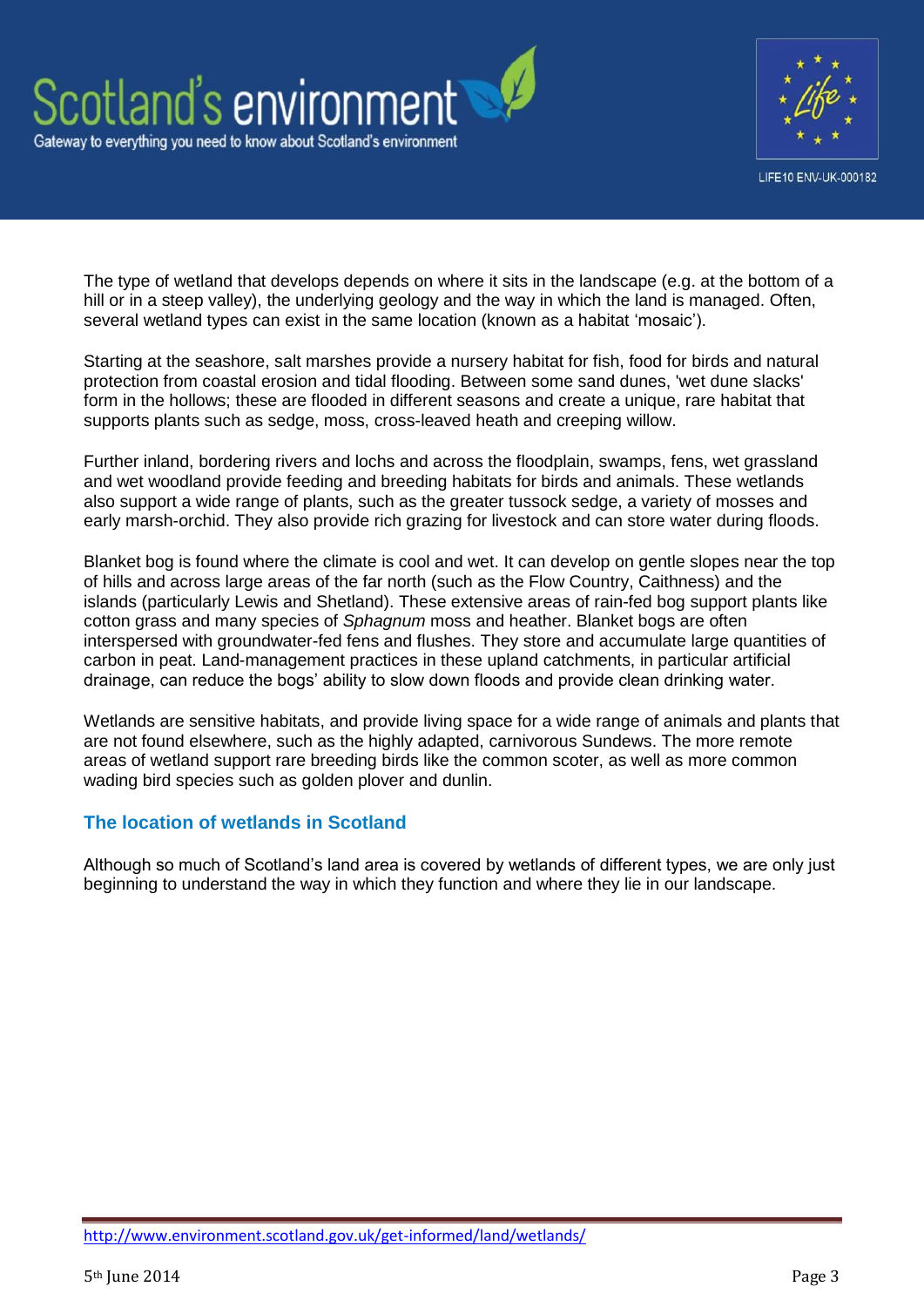



Wetlands can be mapped on the Scottish Wetland Inventory (Figure 2).



**Figure 2:** Locations and extent of wetlands (areas not yet surveyed have been left blank; they may contain wetlands).

Please note: the area of Dumfries and Galloway was surveyed using a different methodology to the rest of the country.

# **Wetland use**

In the past, wetlands close to human habitation were used by local people to provide food and refuge for livestock and themselves (e.g. crannogs), for building materials

<http://www.environment.scotland.gov.uk/get-informed/land/wetlands/>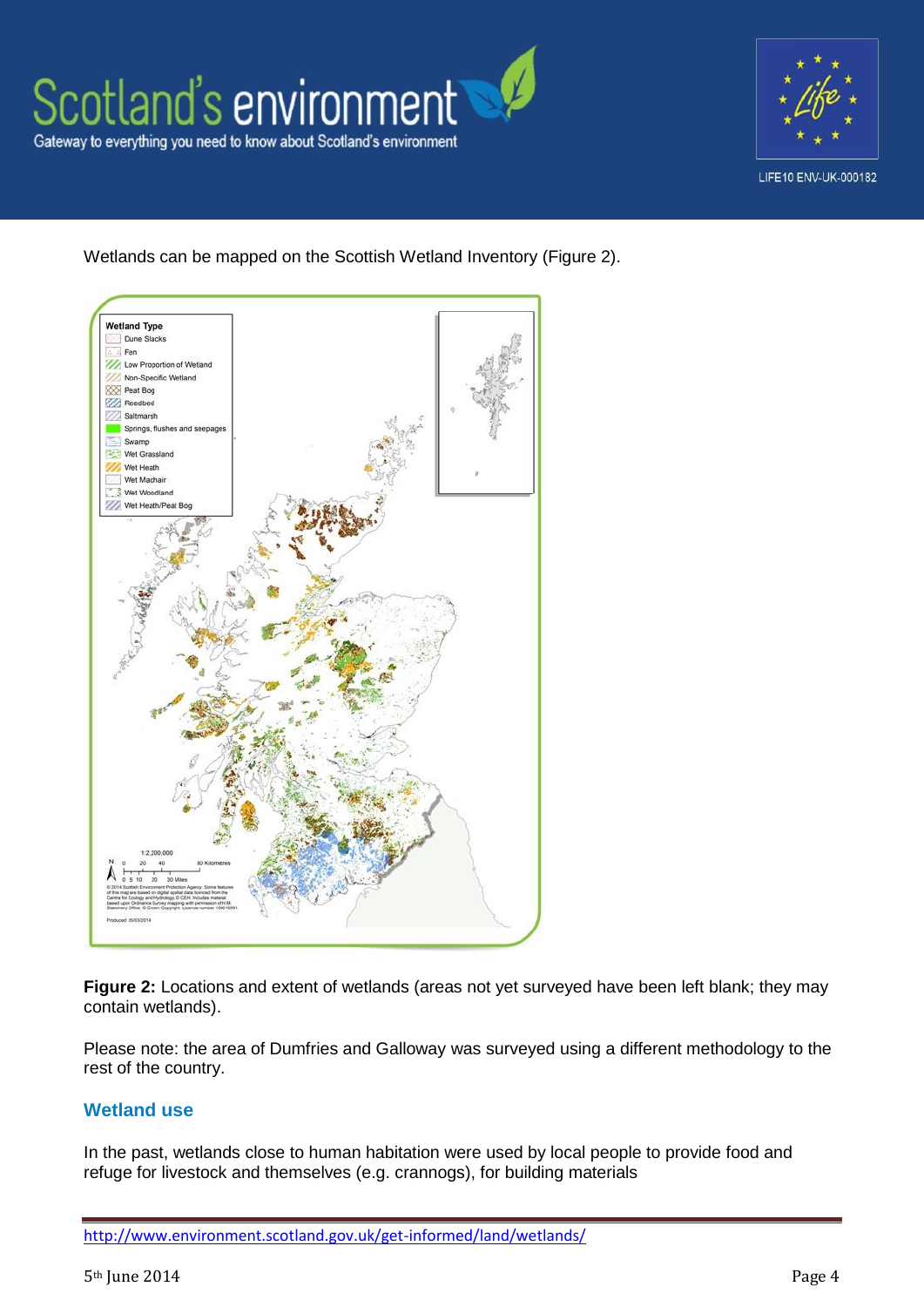



(e.g. reed, rush and turves for roofs) and for food and warmth (peat and firewood). The value humans have attached to wetlands is closely linked to the biological communities that have developed on particular wetlands and people's ability to exploit those communities or replace them with something perceived as having greater value. For example, after World War II technology became widely available that allowed people to drain large areas of blanket bog to cultivate land for agriculture and forestry. These changes in land use were supported by successive governments in an era when producing food and timber was seen as more important than wildlife conservation. However, since the 1980s the biodiversity value of Scotland's wetlands and their ecological function (see Table 1) have been given greater recognition and protection. Current projects to restore the best examples of these wetlands, because of their species diversity and carbon storage, demonstrate the extent to which the value placed on a habitat can change in just a few decades.

**Table 1:** Functions of wetlands and associated benefits.

| <b>Function</b>                               | <b>Benefit</b>                                                                                                                                                                                                                                                                                                                                                                                                                                   |  |  |
|-----------------------------------------------|--------------------------------------------------------------------------------------------------------------------------------------------------------------------------------------------------------------------------------------------------------------------------------------------------------------------------------------------------------------------------------------------------------------------------------------------------|--|--|
| Carbon storage<br>and accumulation            | Wetlands that create peat (such as fen, raised bog, blanket bog and some<br>types of wet woodland) can store large quantities of carbon for thousands of<br>years. Some management practices (e.g. drainage) can trigger the release of<br>carbon (methane, carbon dioxide, particulate and dissolved carbon).                                                                                                                                   |  |  |
| Water purification                            | Wetlands often form between land and open water, and can prevent pollutants<br>(suspended solids, nitrogen and phosphorus) getting into rivers and lochs.<br>Some artificially created wetlands (e.g. in Sustainable Drainage<br>Systems (SuDS)) are constructed primarily to remove pollutants from run-off in<br>towns and cities and retain flood water.                                                                                      |  |  |
| Flood<br>management                           | Wetlands slow the flow of rain water into rivers and lochs, which can slow<br>down flooding. This is known as 'attenuation' of floodwaters.                                                                                                                                                                                                                                                                                                      |  |  |
|                                               | Wetlands can store floodwater in the floodplain, reducing the peak of the<br>floodwater that passes through our towns and cities.                                                                                                                                                                                                                                                                                                                |  |  |
|                                               | On the shorelines of lochs and on the coast, wetlands act as a natural defence<br>against coastal erosion.                                                                                                                                                                                                                                                                                                                                       |  |  |
| Water supply /<br>groundwater<br>infiltration | Wetlands collect and store water, which replenishes groundwater and therefore<br>the water supply.                                                                                                                                                                                                                                                                                                                                               |  |  |
|                                               | Most Scottish drinking water has passed through a wetland before it reaches a<br>reservoir. How these wetlands are managed affects the quality of the drinking<br>water and the costs of purification treatments that may be needed. Artificially<br>created wetlands play an important role in local water management where<br>chemical or mechanical means would otherwise be needed to treat the water;<br>for example, in sewage management. |  |  |

Wetlands provide a range of important functions.

<http://www.environment.scotland.gov.uk/get-informed/land/wetlands/>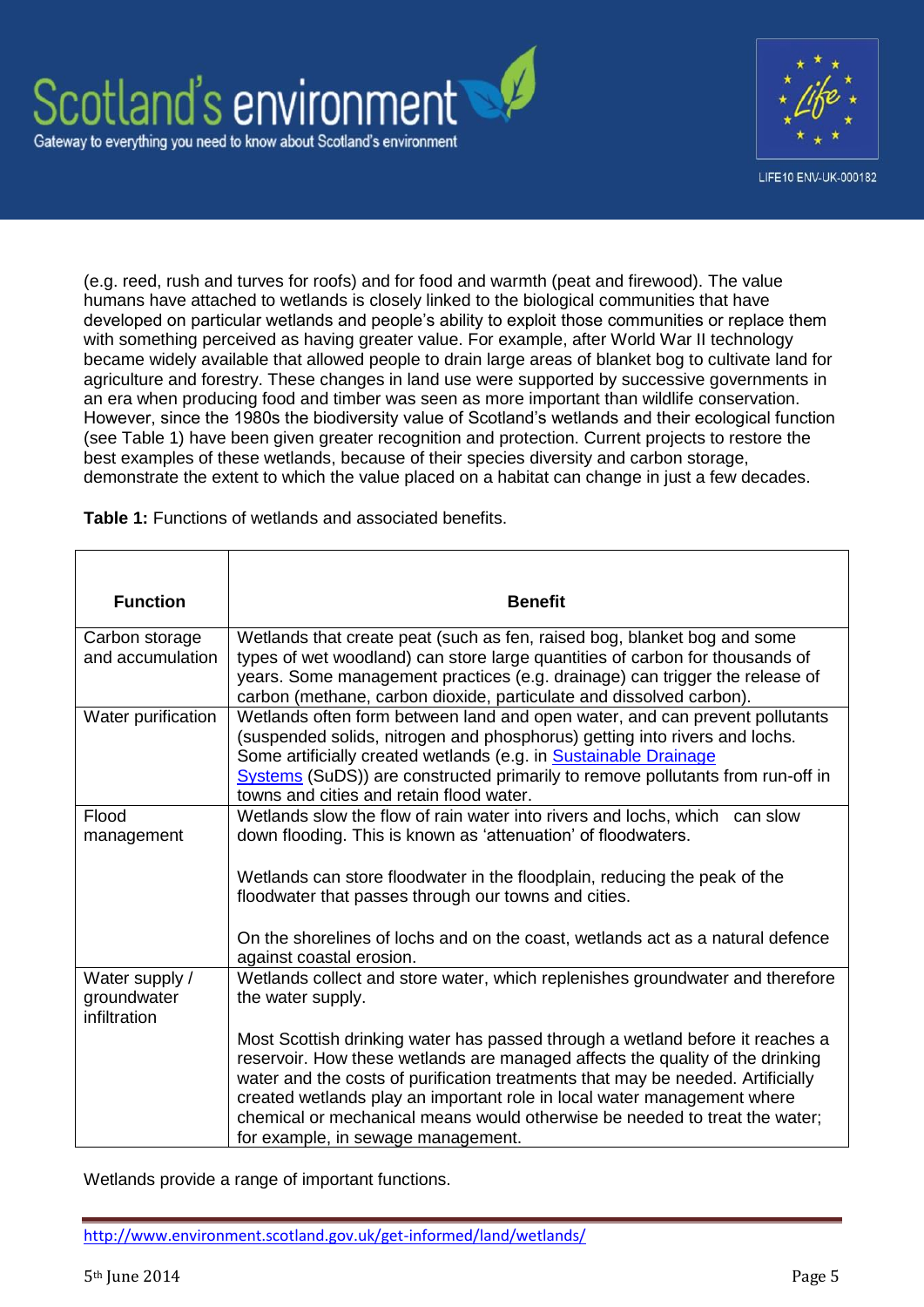



For example, fens:

- provide rich grazing land;
- store floodwater by slowing down and filtering water moving through the fen;
- store carbon by forming peat soils.

Coastal salt marsh habitats provide:

- a nursery habitat for fish and shellfish;
- flood protection, through the absorption of wave energy which could otherwise damage sea defences;
- wild foods, such as sea samphire.

### **State**

Scottish wetlands have developed since the end of the last ice age and have continued to change as a result of natural processes and human activity. Sea-level changes since the end of the last ice age have resulted in a complex pattern of overlying marine and peat deposits, such as those found in the Carse of Stirling (e.g. at [Barnyards\)](http://jncc.defra.gov.uk/pdf/gcrdb/GCRsiteaccount1955.pdf). Future changes in weather patterns, especially severe storms, may alter the location and extent of other wetland types like bogs, and rising temperatures are predicted to slow down the rate of peat accumulation and carbon storage. Historic changes are also, in part, the result of human pressures. For example, felling trees from the hills changed the vegetation structure of the blanket bog, grazing on common land has influenced the fens around villages, and peat-fuel extraction has changed some raised bogs into fens.

# **Protected sites and species**

From an environmental perspective, data are available for the state of wetlands that are protected for nature conservation or are a UK Biodiversity Priority Habitat or contain a protected species. Table 2 gives an overview of the state of wetlands protected for nature conservation (as determined by Scottish Natural Heritage's [Site Condition Monitoring](http://www.snh.gov.uk/docs/B686627.pdf) programme). Changes in the status and condition of a wetland's features allow us to assess what may be having a negative effect on the quality of the wetland and what may be leading to improvements.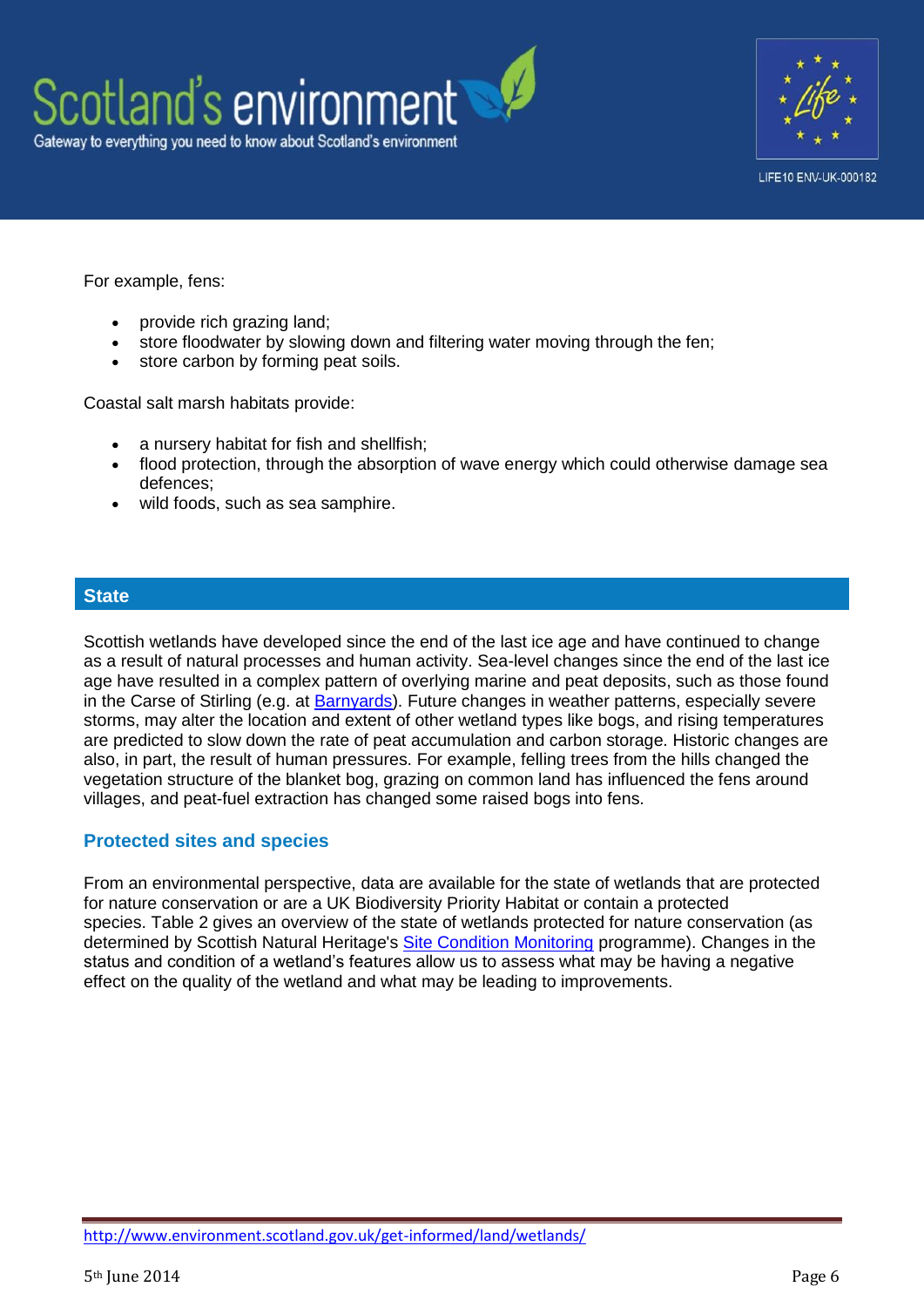



**Table 2:** Current state of wetlands protected for nature conservation (as determined by [Scottish](http://www.snh.gov.uk/protecting-scotlands-nature/protected-areas/site-condition-monitoring/)  [Natural Heritage's Site Condition Monitoring programme\)](http://www.snh.gov.uk/protecting-scotlands-nature/protected-areas/site-condition-monitoring/).

| <b>Designated</b><br>habitat type | <b>Number of designated</b><br>features assessed (March<br>2010) | Number of designated features in favourable<br>condition (and percentage of total wetland<br>features) (March 2010) |
|-----------------------------------|------------------------------------------------------------------|---------------------------------------------------------------------------------------------------------------------|
| Lowland fen                       | 224                                                              | 155 (69%)                                                                                                           |
| marsh and swamp                   |                                                                  |                                                                                                                     |
| Lowland raised                    | 111                                                              | 64 (58%)                                                                                                            |
| bogs                              |                                                                  |                                                                                                                     |
| Upland bogs                       | 188                                                              | 117 (62%)                                                                                                           |
| Upland fen marsh                  | 67                                                               | 40 (60%)                                                                                                            |
| and swamp                         |                                                                  |                                                                                                                     |

# **Pressures affecting wetlands**

Pressures upon a habitat can be direct, indirect or sometimes both. An activity in one land area may negatively affect wetlands in other areas. The main pressures on wetlands include:

- land-use change and land-management practices;
- development;
- long-term changes in weather patterns;
- pollution;
- water management.

Many of the changes to wetlands are due to historic activities or land management priorities, for example, widespread draining of wetlands occurred in the 1970s, in response to financial incentives to increase the amount of land used to produce food.

#### **Land-use change and land-management practices**

What society wants from a wetland, and how it is appreciated, changes over time – sometimes very quickly. The type of land-management regime alters the range of species that are supported by the wetland. For example, installing drainage ditches has a major impact on the water table and could disrupt groundwater flows, which can change the vegetation. As part of the management regime for livestock and game species like grouse, land managers sometimes carry out controlled burning of the plants on a moor or wetland (known as 'muirburn'). If the burning is too frequent or too severe, this can damage wetland habitats and species.

#### **Development**

Developments (for example, transport infrastructure, housing estates, wind turbines and hydropower schemes) can involve covering wetland with surfaces that water cannot penetrate, or installing drainage systems that deprive wetlands of their water source. This can result in a loss of species diversity.

<http://www.environment.scotland.gov.uk/get-informed/land/wetlands/>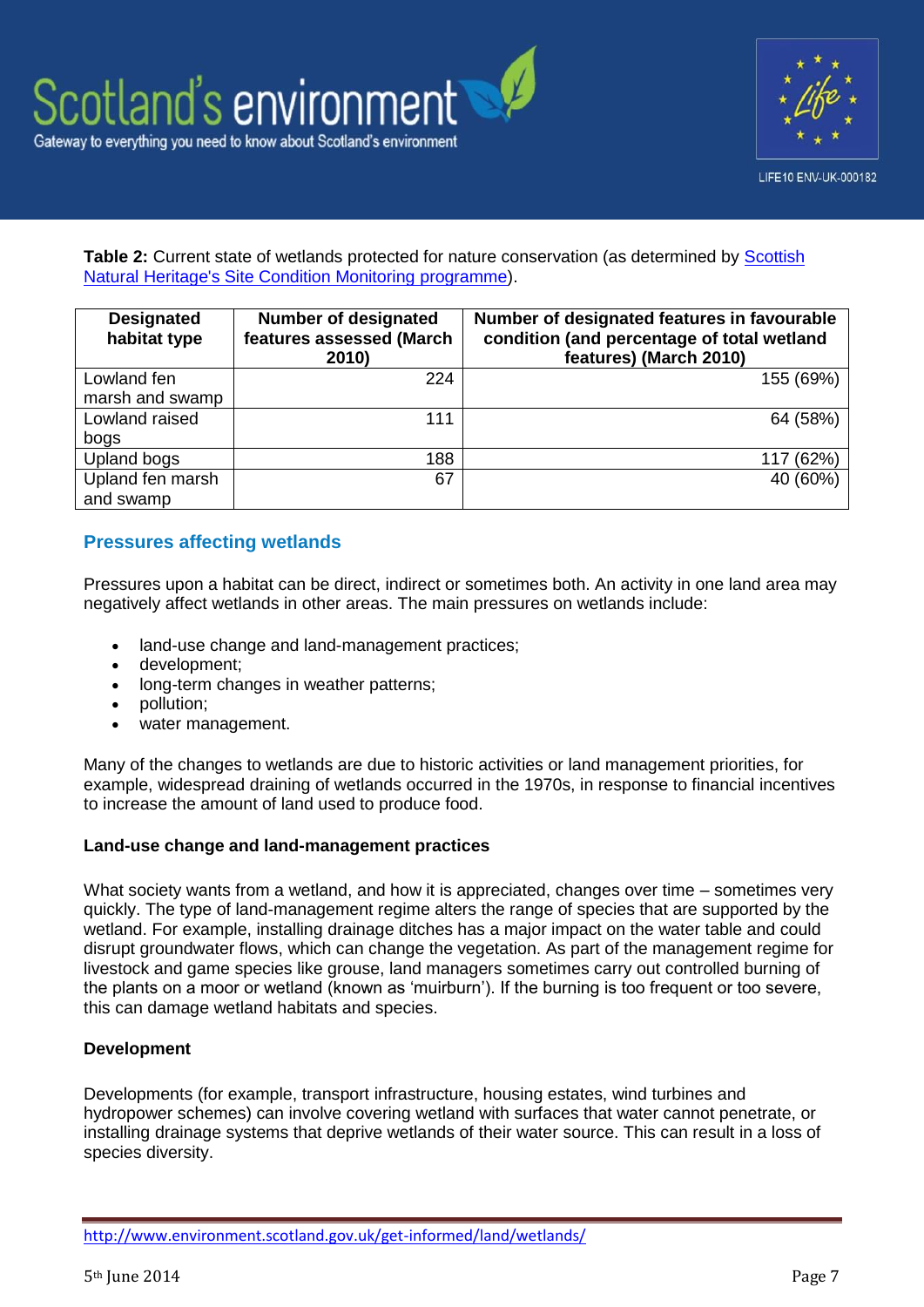



#### **Flood management**

There has been a shift towards using wetlands as a natural tool to help manage flooding rather than using hard landscaping and engineered solutions. This approach to flood management could alter the character of some wetlands. For example, long-term changes in the duration, frequency and magnitude of flood peaks could affect the diversity of wetland species. New wetland areas have been created to manage flooding and wetland vegetation has been planted, which helps to improve the function and connection between natural wetlands that have become fragmented. However, using wetlands as flood-management areas often results in extended periods of soil saturation, which can eventually change a fen to a wetter type of wetland, such as a swamp. Although the altered wetland will provide valuable habitat, it is likely to support a different range of species. This may result in rare species found in the original wetland type being lost or displaced.

#### **Changing weather patterns**

The projected impacts of climate change in Scotland include warmer, drier summers and milder, wetter autumns and winters. We can also expect to see an increase in summer heatwaves, extreme temperatures and drought, as well as more frequent and intense extreme rainfall and less frequent frost and snowfall.

These changes are likely to affect different wetland habitats in different ways depending on the sensitivity of the wetlands to seasonal drying. In some locations, the following might occur.

- Increased average surface temperatures are likely to encourage vegetation growth in fen peatlands and, with it, the accumulation of carbon in peat. However, the rates of peat accumulation in *Sphagnum* bogs is likely to reduce.
- Heavier rainfall could lead to erosion and the loss of carbon-rich soils with sediment deposits downstream. This deteriorates the wetland's function as a carbon store and could reduce species diversity in the downstream water environment. Once dried out, peat does not become wet again easily and it is prone to erosion.
- An increase in [dissolved and particulate carbon,](http://sepa.org.uk/climate_change/idoc.ashx?docid=b44060fe-5acf-4383-9efb-80b941405c66&version=-1) which could be partly attributed to climate change, has been observed in some Scottish rivers.
- Habitats such as blanket bog rely on receiving rainwater all year round. Changing rainfall patterns are likely to increase the frequency of seasonal drying, which will affect the function and diversity of the habitat.

#### **Pollution**

Pollution can alter the chemical balance (e.g. acidity) and concentration of nutrients (in particular nitrogen and phosphorus) in wetlands. Certain events and activities pose a particular threat to wetlands.

- Land drainage that leads nutrient-rich surface water directly into wetlands.
- Feeding and watering livestock.
- Flooding, and the resulting deposits of sediments in the wetland.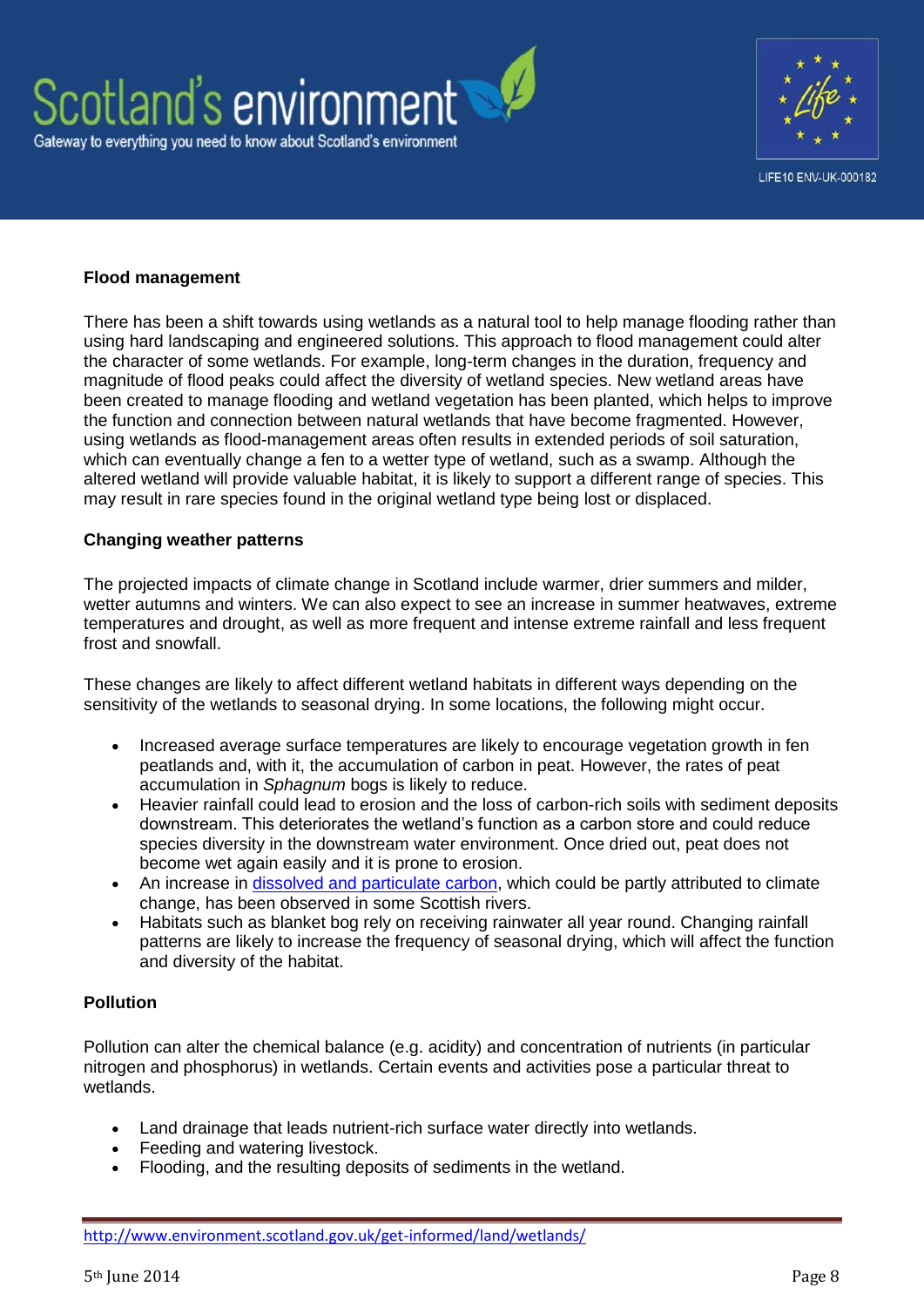

- Air pollution from some industrial processes and transport.
- Groundwater pollution from landfill sites and illegal dumping.

Adding nutrients to wetlands changes the species present and reduces the habitat's ability to perform important functions. For example, nitrate pollution in fens will result in tall vegetation growth and invasion of reeds and nettles. This can lead to permanent changes in the wildlife that lives in the wetland; for example, typical reed-dwelling birds are absent when nettles take over.

#### **Water management**

Wetlands are very sensitive to the volume of water that flows in and out of them, so any watermanagement practice that changes the water flow can damage wetlands. For example, the removal of groundwater, or intensive 'gripping' (cutting drainage channels in a wetland to increase run-off) can lead to lower water tables and less frequent waterlogging, which will change the character of a wetland and the range of species it can support. Changing the depth and frequency of flooding could result in a change from swamp or reed bed to a fen. If peat dries out as a result of water-table management, carbon can be released into the atmosphere as greenhouse gases or to surface waters as particulate or dissolved carbon.

# **What is being done**

# **Policy**

The recent focus on an ecosystem services-based evaluation of land use as highlighted by the [National Ecosystem Assessment](http://uknea.unep-wcmc.org/Resources/tabid/82/Default.aspx) has meant that wetlands are now more widely recognised for the functions they provide.

Wetlands in the wider countryside (non-designated sites) are being protected through legislative and regulatory mechanisms established under the European [Water Framework Directive,](http://www.legislation.gov.uk/asp/2003/3/contents) [Nature](http://www.legislation.gov.uk/asp/2004/6/contents)  [Conservation \(Scotland\) Act 2004](http://www.legislation.gov.uk/asp/2004/6/contents) and [Habitats Directives](http://ec.europa.eu/environment/nature/legislation/habitatsdirective/index_en.htm) for Natura sites.

#### **Land management**

#### **Development**

SEPA and Scottish Natural Heritage (SNH) are statutory consultees in the planning system. In both SEPA and SNH, a risk-screening approach is taken when assessing developments and activities close to wetlands, and an assessment of the impact is made as part of the licensing or planning application. In some cases, measures are put in place to protect the wetland habitat and its supporting hydrology.